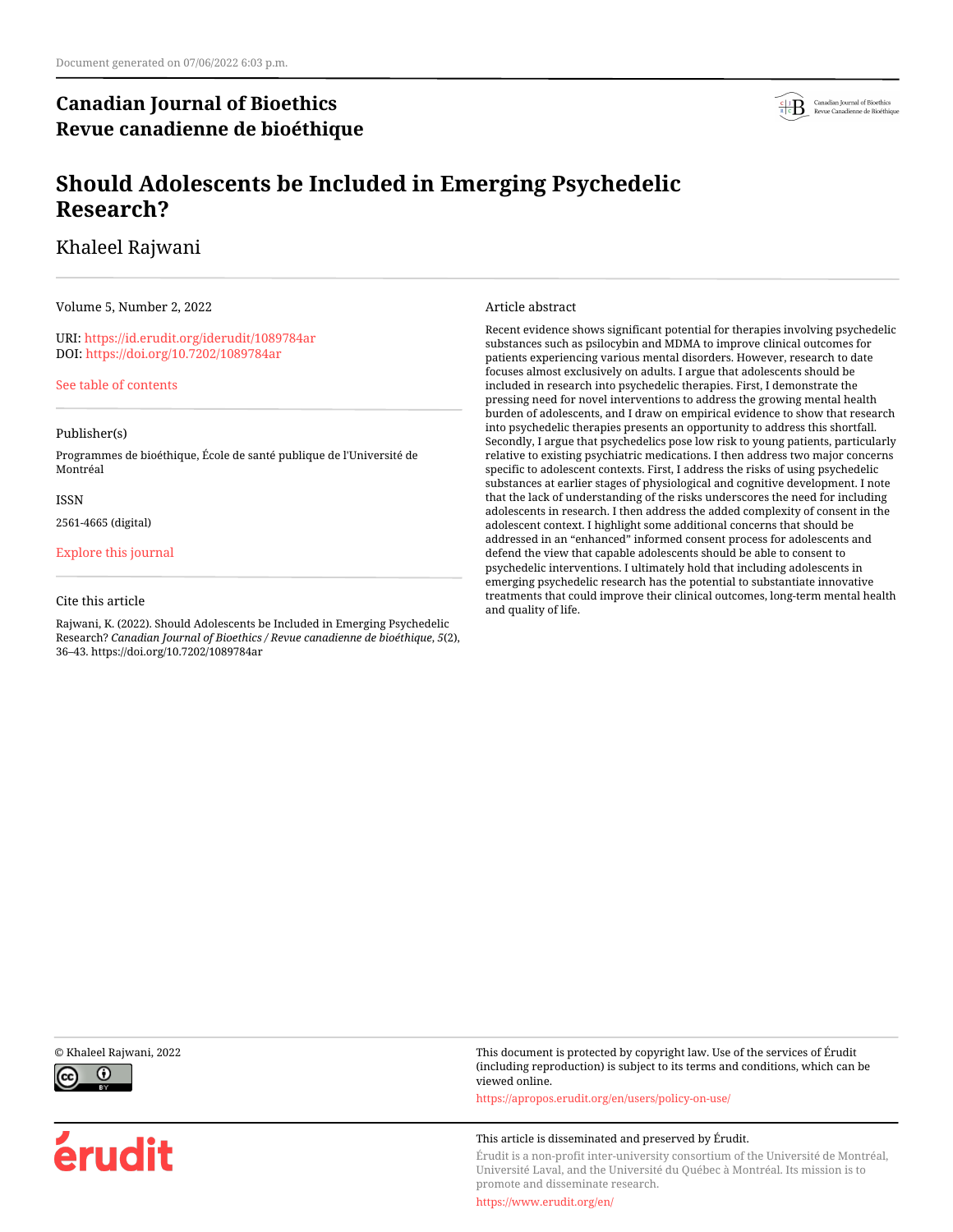

**ARTICLE** (ÉVALUÉ PAR LES PAIRS / PEER-REVIEWED)

# **Should Adolescents be Included in Emerging Psychedelic Research?**

Khaleel Rajwania

### **Résumé Abstract**

Des données récentes montrent que les thérapies faisant appel à des substances psychédéliques telles que la psilocybine et la MDMA ont un potentiel important pour améliorer les résultats to improve clinical outcomes for patients experiencing various cliniques des patients souffrant de divers troubles mentaux. Cependant, les recherches menées à ce jour se concentrent presque exclusivement sur les adultes. Je soutiens que les included in research into psychedelic therapies. First, I adolescents devraient être inclus dans la recherche sur les demonstrate the pressing need for novel interventions to thérapies psychédéliques. Tout d'abord, je démontre le besoin address the growing mental health burden of adolescents, and I urgent de nouvelles interventions pour répondre au fardeau draw on empirical evidence to show that research into croissant de la santé mentale des adolescents, et je m'appuie psychedelic therapies presents an opportunity to address this sur des preuves empiriques pour montrer que la recherche sur shortfall. Secondly, I argue that psychedelics pose low risk to les thérapies psychédéliques offre une opportunité de répondre young patients, particularly relative to existing psychiatric à ce manque. Deuxièmement, je soutiens que les psychédéliques présentent un faible risque pour les jeunes adolescent contexts. First, I address the risks of using patients, en particulier par rapport aux médicaments psychedelic substances at earlier stages of physiological and psychiatriques existants. J'aborde ensuite deux préoccupations cognitive development. I note that the lack of understanding of majeures spécifiques aux contextes adolescents. Premièrement, j'aborde les risques liés à l'utilisation de research. I then address the added complexity of consent in the substances psychédéliques à des stades précoces du adolescent context. I highlight some additional concerns that développement physiologique et cognitif. Je note que le manque should be addressed in an "enhanced" informed consent de compréhension de ces risques souligne la nécessité d'inclure process for adolescents and defend the view that capable les adolescents dans la recherche. J'aborde ensuite la adolescents should be able to consent to psychedelic complexité supplémentaire du consentement dans le contexte interventions. I ultimately hold that including adolescents in des adolescents. Je souligne certaines préoccupations emerging psychedelic research has the potential to substantiate supplémentaires qui devraient être abordées dans un processus innovative treatments that could improve their clinical outcomes, de consentement éclairé "amélioré" pour les adolescents, et je long-term mental health and quality of life. défends l'idée que les adolescents capables devraient être en mesure de consentir à des interventions psychédéliques. Je soutiens finalement que l'inclusion des adolescents dans la recherche émergente sur les psychédéliques a le potentiel de justifier des traitements innovants qui pourraient améliorer leurs résultats cliniques, leur santé mentale à long terme et leur qualité de vie.

### **Mots-clés Keywords**

thérapie psychédélique, recherche sur les psychédéliques, santé mentale des adolescents, psychiatrie des adolescents, psilocybine, kétamine, MDMA, LSD

Recent evidence shows significant potential for therapies involving psychedelic substances such as psilocybin and MDMA mental disorders. However, research to date focuses almost exclusively on adults. I argue that adolescents should be medications. I then address two major concerns specific to the risks underscores the need for including adolescents in

psychedelic therapy, psychedelic research, adolescent mental health, adolescent psychiatry, psilocybin, ketamine, MDMA, LSD

### **Affiliations**

<sup>a</sup> Department of Philosophy, McGill University, Montreal, Québec, Canada **Correspondance / Correspondence:** Khaleel Rajwani, [Khaleel.rajwani@mail.mcgill.ca](mailto:Khaleel.rajwani@mail.mcgill.ca)

# **INTRODUCTION**

After decades of criminalization and stigmatization, Western clinicians and researchers have shown renewed interest in the use of psychedelic substances as therapeutic interventions for treating mental illnesses (1). However, research on psychedelic therapies has, to date, focused almost exclusively on adults. In what follows, I argue that adolescents<sup>[1](#page-1-0)</sup> under 18 who are typically excluded should be included in emerging psychedelic research. First, I note the need for novel interventions to address the growing mental health burden of adolescents and draw upon empirical evidence showing significant therapeutic potential for psychedelic-assisted therapies that might address this shortfall. Second, I argue that there is low risk associated with psychedelic interventions relative to current psychiatric drugs commonly prescribed to adolescents. I then respond to two concerns specific to psychedelic use in adolescent contexts: risks associated with using psychedelic substances at earlier

<span id="page-1-0"></span><sup>1</sup> I use the term adolescent to refer to individuals on the spectrum of development between puberty and adulthood. Although this period often loosely corresponds with the legal definition of "minor", I maintain the Canadian Paediatric Society's view that "a definition of adolescence based solely on chronological age is unjustified and impractical". I thus proceed with the term adolescent and note the critical importance of individual context in making practical determinations about informed consent. For discussion see (2).



j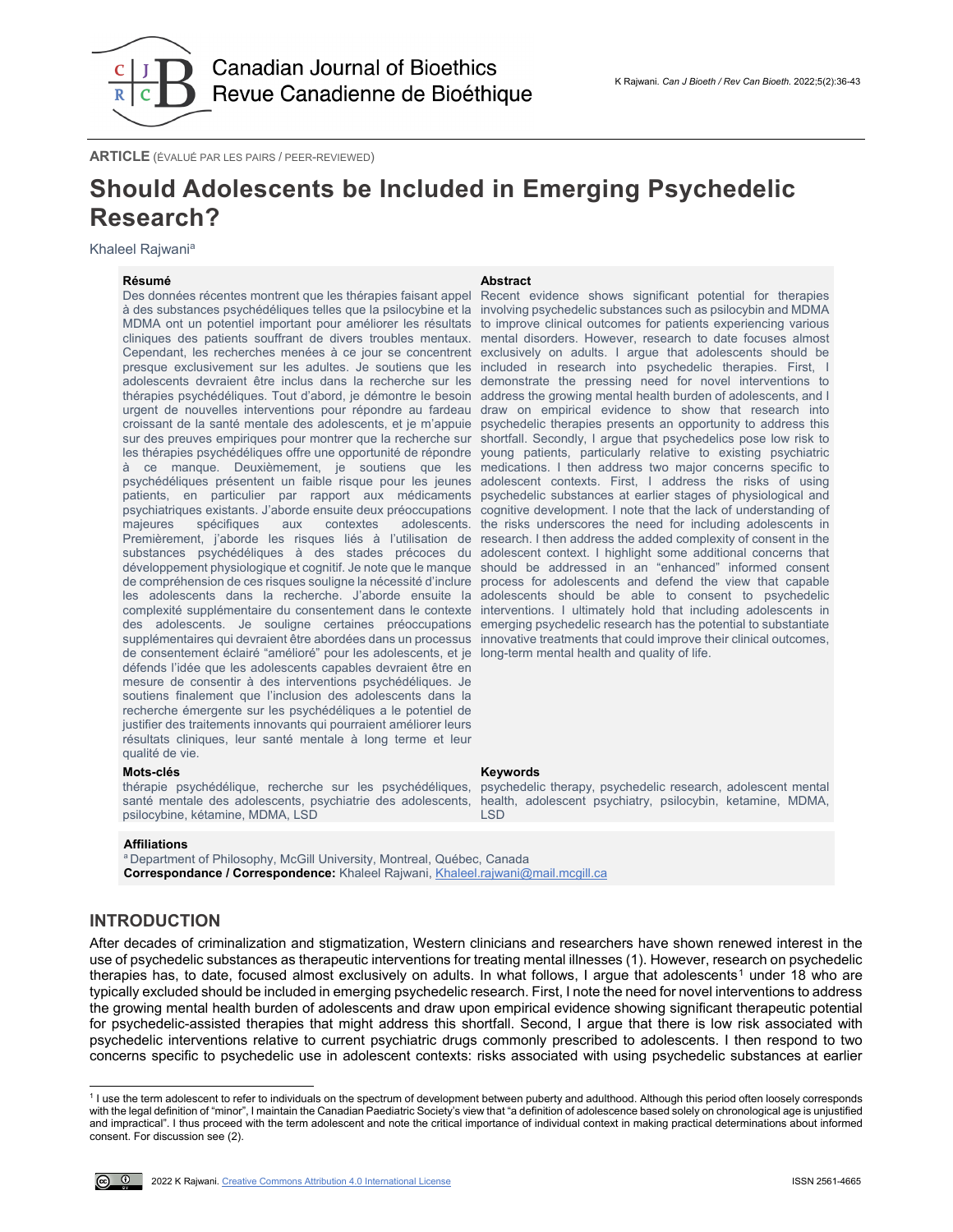stages of development, and complexities around autonomy in adolescent care. I conclude that there is a strong imperative to include adolescents in research, and that it would be unethical to prevent adolescent populations from investigating psychedelic therapies with the potential to improve their clinical outcomes, long-term mental health and quality of life.

The term "psychedelic," derived from Ancient Greek terms meaning "mind-manifesting," encompasses a variety of psychoactive substances that can subtly or profoundly alter consciousness, perception of reality, cognitive functions, emotional experiences and mood. "Classical" psychedelics include naturally derived serotonergic hallucinogens like psilocybin, N,N-Dimethyltryptamine (DMT), mescaline and synthetic counterparts like Lysergic acid Diethylamide (LSD). However, the contemporary use of the term "psychedelics" often connotes a broader set of psychoactive substances including 3,4-Methyl enedioxymethamphetamine (MDMA), ibogaine, ketamine and others that arguably share phenomenological and psychopharmacological similarities to "classical" serotonergic psychedelics. Although they differ in their mechanisms of action, non-classical psychedelics are frequently reported to elicit psychedelic experiences in certain contexts and dosages (3). Here, I use the term psychedelics in this broader sense, to encapsulate the set of substances that alter consciousness and, in many cases can effectively lead to psychological healing experiences, particularly when used to assist conventional psychotherapeutic processes and treatments.

The psychedelics discussed are currently being researched in adults as part of clinical trials. As part of this ongoing research, psychedelics are prescribed and administered in a clinical setting, under the supervision of therapists and often as part of extensive psychotherapy. When used in conjunction with psychotherapeutic techniques, the neurochemical and phenomenological effects of psychedelic drugs – including altered self-perception, increased introspection, positive mood changes, and improvements in personality traits such as openness and empathy – can contribute to a long-term decrease in psychiatric symptoms (4). While many psychedelic substances are currently being researched as psychiatric treatments, only Ketamine (specifically Intranasal Esketamine) is currently approved by the US Food and Drug Administration for the treatment of adults with "treatment-resistant" depression (5). Other substances have been granted accelerated status by regulatory bodies based on early results; for example, the use of MDMA for the treatment of post-traumatic stress disorder (PTSD) is currently being tested in accelerated phase 3 clinical trials in adult patients (6).

# **POTENTIAL BENEFITS OF PSYCHEDELIC THERAPIES FOR ADOLESCENTS EXPERIENCING MENTAL ILLNESS**

Mental illness is a leading cause of disability among young people (7). Youth aged 15-24 are more likely to experience a mental illness than any other group (8). Around 70% of mental health challenges emerge in adolescence and at least 1 in 5 Canadian youth are currently experiencing a mental health challenge (9). In recent years, research has shown increased rates in the prevalence of diagnosed mood and anxiety disorders, binge-drinking, and past-year suicidality, among other symptoms of mental distress (10). In Canada and the US, mental health and addiction-related visits to the Emergency Department have increased among youth aged 14-21 – in Ontario, such visits increased by 89% from 2006-2017 (7,11). The frequency and severity of mental health challenges among youth is an issue globally (12,13). Additionally, while there is a major gap in literature, early findings have shown increases in depressive and anxiety symptoms in children and adolescents due to the unprecedented mental health challenges related to the COVID-19 pandemic (14).

It is in this context that leading clinicians and researchers have highlighted the "gross inadequacies in access and quality of [mental health] care" available for Canadian youth (15), and have argued that new conceptual frameworks and interventions are urgently needed to address the growing youth mental health burden around the world (10,12,13,15). The separation of child-adolescent and adult mental health services, and high rates of disengagement after accessing services, contribute significantly to this problem. Further, inadequacies in youth mental health care stem not only from inadequate access and extreme delays in care, but also from conceptual problems with the biomedical and institutionalized nature of mental health care available to youth, and heavy dependence on emergency services instead of family- and community-centric and preventative care (15).

The emerging paradigm of psychedelic-assisted therapies presents a novel model of psychiatric intervention that is grounded in experiential healing and draws on biopsychosocial approaches to therapy that challenge conventional biomedical frameworks, pharmacological approaches and reliance on institutionalization and emergency interventions (16). Evidence in adults 18 and over suggests that psychedelic-assisted therapies could assist adolescents under 18 experiencing similar mental health challenges, especially those who have not responded to current-evidence based interventions. Randomized clinical trials have shown that psilocybin-assisted and ketamine therapies are safe and effective treatment for producing significant, rapid and sustained antidepressant effects in adult patients experiencing major depressive disorder who have not responded to conventional treatments (17-19) MDMA assisted psychotherapy has proven to be an effective and innovative treatment for PTSD (20,21). Evidence suggests that ibogaine, psilocybin, ayahuasca and ketamine may show promise as effective treatments for alcohol, opioid and other substance use disorders (22,23). Psilocybin- and LSD-assisted psychotherapy can significantly reduce anxiety in patients with life-limiting illnesses (24-26). In addition, classical psychedelics, as well as ketamine, have been shown to reduce suicidality (27,28).

Adolescents can and do experience mental illnesses including anxiety, depression, substance use disorders, PTSD, suicidality and even anxiety related to terminal diagnoses. Furthermore, many adolescents experiencing mental illnesses do not respond to existing evidence-based treatments and interventions. Evidence in adults demonstrates the clear potential for psychedelic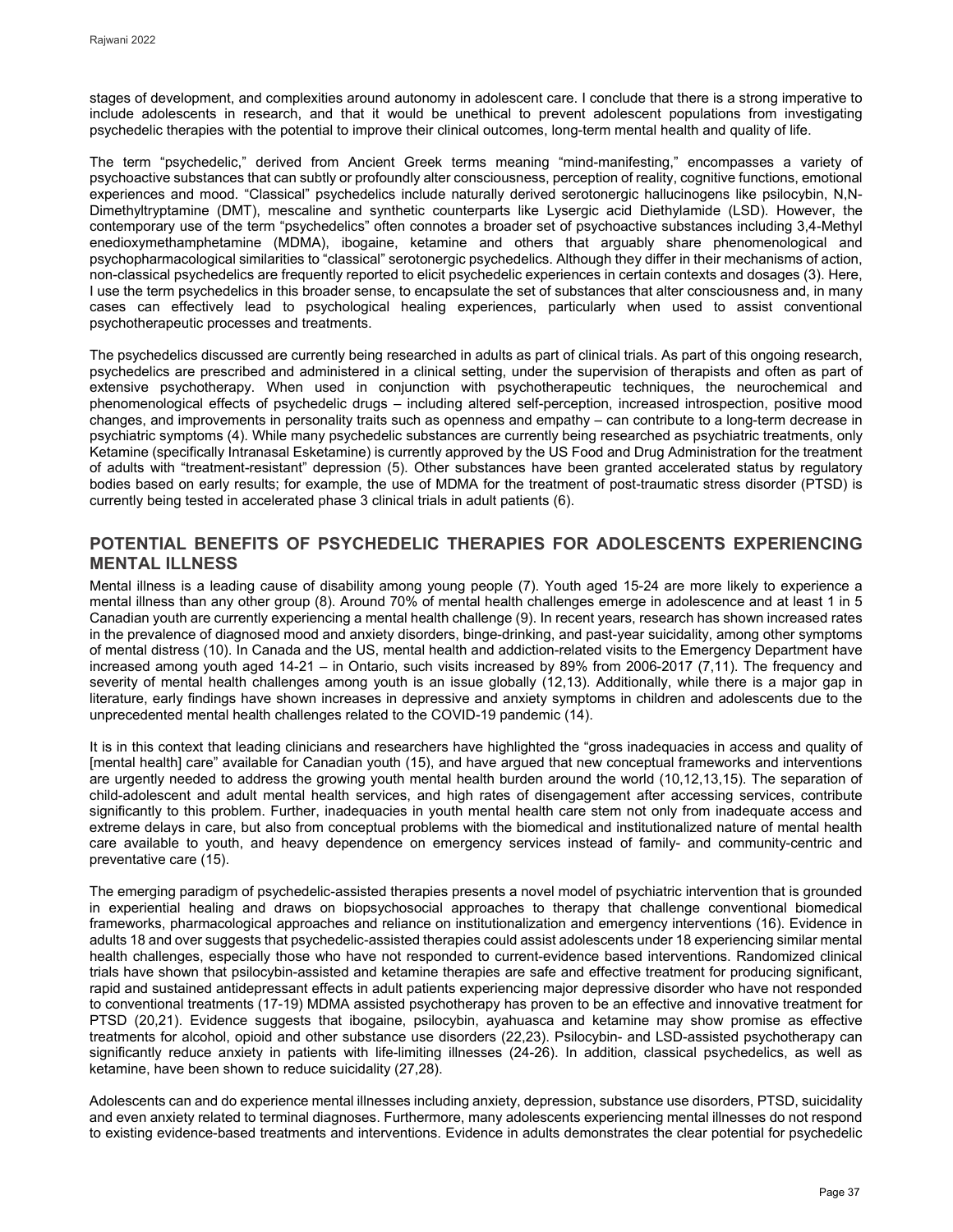therapies to effectively treat a variety of mental illnesses, reduce suffering and improve quality of life. These potential benefits are substantive reasons that adolescents ought to be included in research into psychedelic therapies.

# **THE LOW RISK OF PSYCHEDELICS RELATIVE TO CURRENT PSYCHIATRIC MEDICATIONS**

There is strong scientific consensus that classical psychedelic substances have relatively low risk in relation to conventional measures of drug-related harm (29). Classical psychedelics like psilocybin and LSD bear almost no risk of overdose, longterm health effects, or addiction. Adverse effects are short-lived, and any psychiatric symptoms related to psychedelic use are ordinarily resolved within 24 hours (30). Psychopharmacological research supports the conclusion that psychedelic substances have a low relative risk. A famous comprehensive analysis of drug-related harms found psilocybin mushrooms were the least harmful of 20 commonly used drugs, followed by LSD (31) Nutt notes that "It's virtually impossible to die from an overdose of [classical psychedelics]; they cause no physical harm; and if anything they are anti-addictive, as they cause a sudden tolerance which means that if you immediately take another dose it will probably have very little effect." (30) Recent studies into the effects of psilocybin and LSD on death-related anxiety in patients with terminal diagnosis found no serious adverse effects (24-26). Lastly, a population study of over 130,000 Americans failed to find any evidence for a link between LSD, psilocybin or mescaline use and mental health problems including psychosis or suicidal behaviour (30). Population level studies without a correlation between psychedelic use and poor mental health outcomes may have other explanations, for example, those who begin to experience symptoms of mental distress may have simply stopped using psychedelics. However, the large and demographically diverse sample points towards a lower likelihood of serious and widespread harms if research proceeds. Overall, scientific evidence indicates that risk of serious harm related to classical psychedelic drugs is low. This low risk profile, in relation to evidence for their substantial therapeutic benefits in adults, supports the ethical justifiability of research in adolescents.

Non-classical psychedelics like MDMA and Ketamine have some greater risks of overdose, long-term health harms and dependence, than classical psychedelics. For example, in some cases typical doses of MDMA exacerbated existing mental health conditions, sensitivities and comorbidities and precipitated acute anxiety among other potentially severe adverse effects and complications (20). In extremely high doses, or when mixed with other drugs, MDMA related toxicity has caused death (32). However, despite the added risks of non-classical psychedelics, comprehensive psychopharmacological analysis finds their overall risk of conventional drug-related harms lower relative to common drugs like alcohol, heroin, or methamphetamine (31). Furthermore, participation in clinical trials would require patients to go through an extensive medical and psychiatric screening process for particular medical problems, comorbidities or sensitivities in order to screen out those who are at higher risk of severe adverse effects and complications. Finally, the risk of harm is even lower in a controlled clinical context under the supervision of medical professionals and therapists. Thus, the consensus on the general safety of both classical and nonclassical psychedelics, particularly in clinical settings, should reassure practitioners and researchers who are hesitant about psychedelic research due to conventional drug-related harms.

The greatest harms of psychedelic drugs are predominantly related to phenomenological distress and impairment of mental functioning during and immediately after the psychedelic experience itself. One such risk is the possibility of a "difficult" experience or "bad trip", which describes the negative emotions, anxiety, stress, and disorientation, among other descriptors associated with radical temporary changes in consciousness, phenomenological experience and perception of reality. "Bad trips" can also involve the re-living and re-experiencing of traumatic memories and may exacerbate existing symptoms of distress or psychiatric disorders such as schizophrenia (33). However, while these experiences can be extremely challenging, the implication that "difficult" experiences or "bad trips" constitute lasting harms is not a given – one study of individuals in the general population who reported difficult experiences on psilocybin found that 84% still said that they benefitted from the experience. Although roughly 7.6% sought some form treatment after the difficult experience, 97.9% of those had previously received treatment for symptoms before the experience, while 2.1% had no treatment history (34). Ultimately, the likelihood of risky behaviour or enduring symptoms of psychological distress due to psychedelic use is relatively low in the general population and is even lower in the context of controlled clinical studies (30,34).

Thus, there is little evidence suggesting psychedelics would have widespread and lasting negative effects, especially in situations typical of therapeutic use in controlled settings. On the other hand, there is a substantial body of evidence that shows other psychiatric medications commonly used by adolescents, including anti-depressants, anti-psychotics and stimulants, have far greater risks and potential for short- and long-term harm than psychedelics. For example, benzodiazepine and antidepressant overdoses were involved in over 15,000 deaths in the USA in 2018 and thousands more ER visits (35). Among young patients, taking anti-psychotic medication is associated with a 3.5 times increase in unexpected deaths, excluding injuries and suicides (36). Commonly prescribed anti-depressant medications cause frequent adverse effects including changes in appetite and weight, emotional numbness, sexual dysfunction, worsening of underlying depression or anxiety, and suicidality; younger age is strongly correlated with total adverse effects experienced. Further, 59% of patients experienced withdrawal symptoms and 40% experienced addiction with antidepressants (37). Overall, existing psychiatric medications pose significant risks yet are generally considered ethically acceptable candidates for adolescent mental health research and are prescribed on and off label in the everyday treatment of mental disorders among adolescents. If there is general consensus among practitioners that the risks and adverse effects of these existing psychiatric medications may be outweighed by the therapeutic and quality of life benefits in many clinical and research contexts, then psychedelic substances are surely within the bounds of this risk-benefit analysis. In this comparative context, psychedelic substances thus fall in the range of what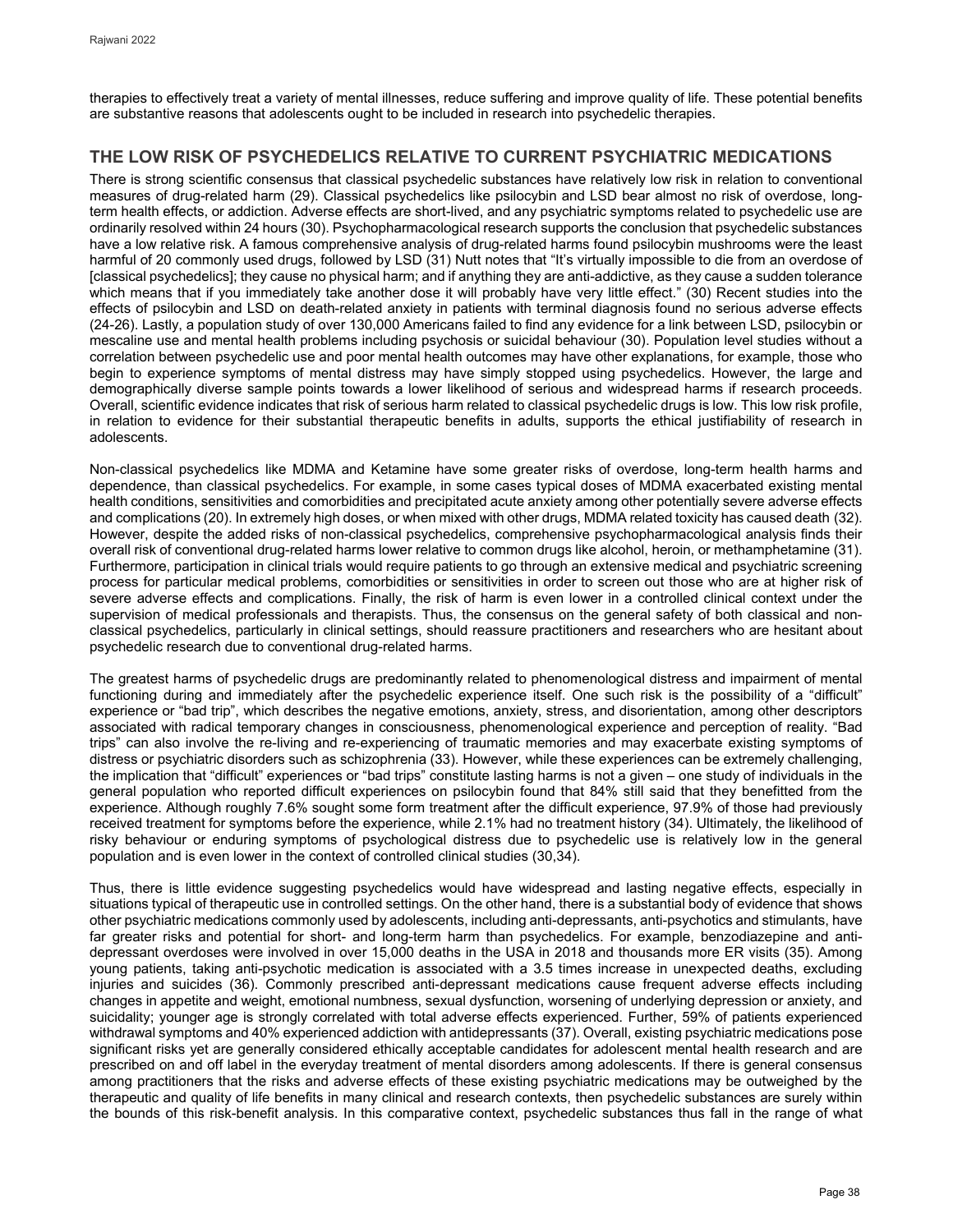researchers and ethicists consider acceptable drug-related risk for initiating psychiatric research in certain adolescents suffering from mental illnesses.

Finally, although there is limited health risk associated with psychedelic drug use itself, there are harms associated with the use of psychedelics for self-medication that are not present in controlled clinical settings. Evidence suggests that adolescents and young adults who use psychedelic drugs often lack access to medical and mental health services and counselling that would address their challenges; many adolescents self-medicate by using drugs like MDMA to cope with negative life situations including trauma, social stigma, individual and systemic discrimination, stress and psycho-emotional pain (38). A study found that among psychedelic-users who suffered from a mental disorder, 81% of them used psychedelics to treat or cure symptoms; respondents also reported that self-administered psychedelic interventions were more effective for treating or curing symptoms than interventions that had been prescribed to them by a medical professional (39). Although there are methodological weaknesses to self-reported studies, the lived experiences thousands of respondents provides an indication that selfadministered psychedelic substances can improve symptoms of distress and quality of life; these findings support further and more robust research. Unfortunately, the risks associated with psychedelic self-medication outside of clinical settings are potentially grave: for example, the cross-contamination of illicit drug supplies of non-classical psychedelics like MDMA with synthetic opioids like fentanyl have contributed to the dramatic rise in fatal opioid overdoses in North America (40). Furthermore, due to the prohibition of psychedelics and other illicit substances, young people who use psychedelics – particularly Black, Indigenous and other racialized youth – experience severe harms including police violence, imprisonment, and exclusion from educational institutions and employment, which have destructive long-term consequences for their mental health, physical health and social well-being (41). All of these risks could be avoided when medically supplied psychedelic drugs are administered in a clinical context, under supervision of medical professionals and trained therapists. Research in adolescent populations is thus critical to understanding the practical effects of these drugs and reducing the harms associated with self-medication outside of clinical settings.

# **PSYCHEDELIC USE AT EARLIER STAGES OF DEVELOPMENT**

A further concern is that despite the evident low risk of psychedelic substance use, particularly in supervised clinical settings, there may still be specific risks associated with their use at earlier stages of physiological and cognitive development. Critics may point to cases of mental health issues and psychotic episodes related to psychedelic use reported in some case reports as well as journalistic outlets and popular media. In *Psychedelics and Mental Health: A Population Study*, Krebs and Johansen directly address several issues in legitimizing such case reports as evidence in this context (30). First, they note that adverse effects of psychedelics are typically resolved within 24 hours. Second, they note that both mental illness and psychedelic use are prevalent in the population, and further, that the onset period of both typically occurs in early adulthood. This may lead to mistaken causal inferences. Thirdly, people may attribute psychiatric symptoms to the use of psychedelics due to their striking and transformative subjective effects. While legitimate concerns about harm to young patients are worth taking seriously, particularly those with pre-existing mental conditions such as psychotic disorders, Krebs and Johansen note that "Concern about psychedelic use seems to have been based on media sensationalism, lack of information and cultural biases, rather than evidence-based harm assessments." (30) Historical stigma, criminalization, and lack of communication with those with lived experience of psychedelic substances may also lead to significant bias on the part of many health professionals in assessing such links. Beyond this, there is some evidence that indicates a lack of causal link between psychedelic use and psychosis and schizophrenia, particularly in the case of classical psychedelics like LSD (42). We should be skeptical of any assertions made about links between psychedelic use and lasting psychiatric and health effects without substantial evidence. At the same time, we should be skeptical of concluding too much from population-based studies that demonstrate no correlation between psychedelic use and health effects, as there may be a range of possible explanations for these findings. However, such studies, in combination with psychiatric and psychopharmacological analysis, support the general indication that proceeding with psychedelic research entails a lower likelihood of serious, inescapable and far-reaching harms to longterm mental health.

Aside from case reports, others may try to draw an analogy between evidence on other drugs, like cannabis, that have been shown to cause long-term effects on the developing brain in adolescence (43). However, there are some important disanalogies; for example, cannabis, alcohol and many other commonly studied drugs are often used on a daily or weekly basis, while immediate tolerance buildup makes classical psychedelics difficult, undesirable or impossible to use for their psychoactive effects in quick succession or on a frequent basis, except in micro-doses. These risks are further exacerbated in use outside of medical settings; most studies propose the use of psychedelic substances once or in moderation, in controlled clinical settings, and alongside other psychological treatments and therapies. These drugs would also not be prescribed for consumption outside of a therapeutic context. Clinically supervised psychedelic therapies would thus not have the same longterm risks as recreational use or daily prescribed use.

However, although there is still a sense that added ethical caution is warranted when it comes to the effects of drugs on adolescent development, particularly cognitive development, such caution is overstated in the case of psychedelic therapies. As discussed, there is evidence that psychedelic drugs are less risky than many current psychiatric medications. While we have some knowledge around the risks and side effects of drugs such as selective serotonin reuptake inhibitors (SSRIs) for adolescents (44), there is a major gap in the literature on the effects of psychedelic drugs in youth. There is a general consensus that researchers and clinicians are ethically justified in prescribing and studying the effects of drugs like SSRIs in adolescent populations, thus we should be skeptical of stigmatizing and rejecting psychedelic-related research with similar or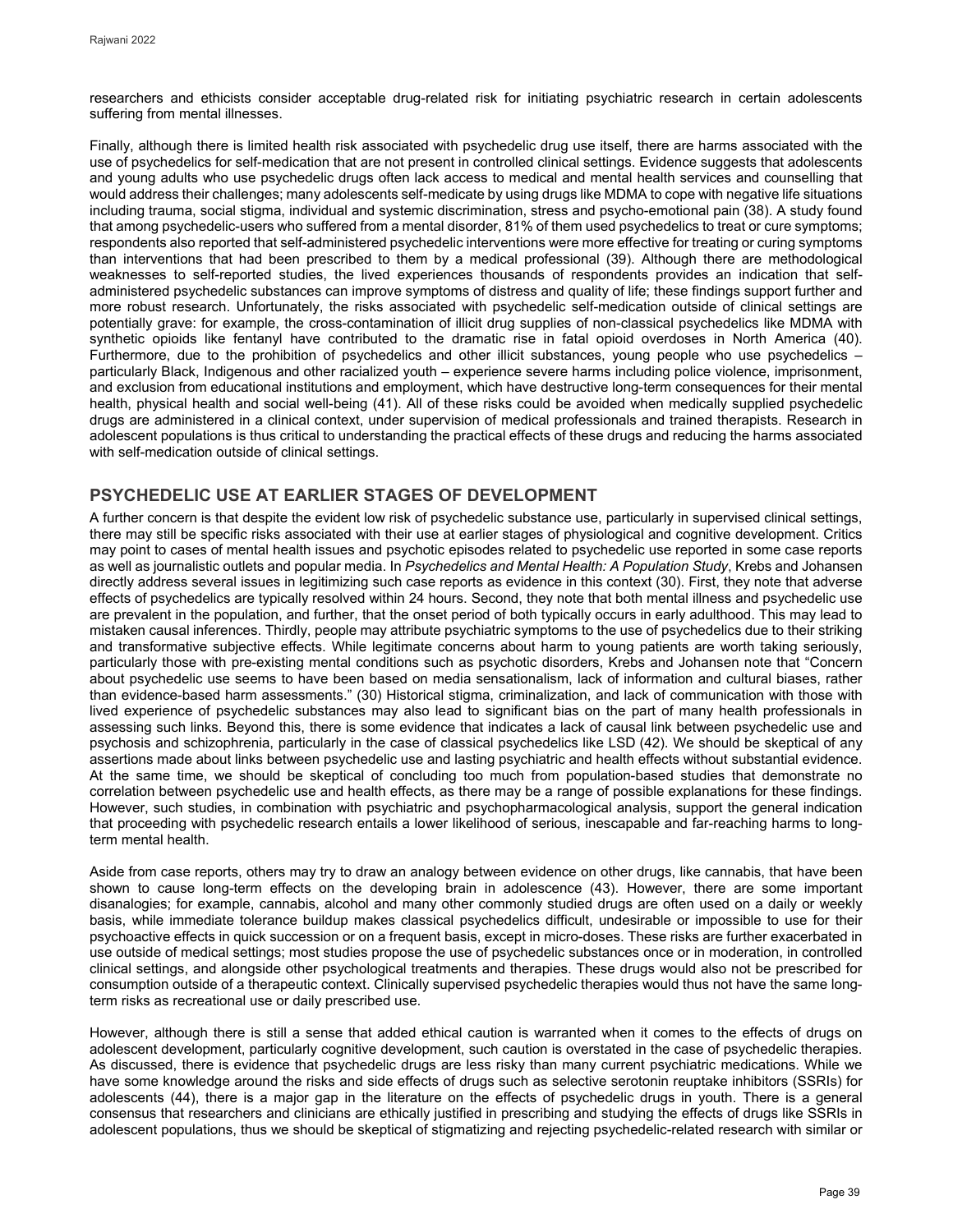lower risk-profiles. As previously argued, psychedelic therapies are well within the practical levels of risk currently considered ethically acceptable by psychiatric researchers, ethicists and patients. Clinical research addressing the effects of psychedelic use in adolescents is ethically warranted and important for deepening knowledge and understanding of the benefits and risks of these therapies.

Second, the adolescent brain continues to develop and mature as late as 25 years of age. Psychedelic studies to date have included some patients aged 18-25 who represent various later stages of cognitive development in young adulthood. This demographic group has experienced the substantial therapeutic benefits of these interventions in emerging research. The restrictive limit of 18 years of age is an arbitrary chronological threshold that does not accurately reflect a particular stage of development (2) but serves to exclude adolescents who may stand to benefit from these interventions. Further, this exclusion from research prevents the development and distribution of knowledge that is valuable for adolescents experiencing mental illness beyond immediate research participants. Using a case-by-case analysis of decision-making capability, rather than arbitrary age limits, is a more just and ethically sound practical approach to complex issues of autonomy in adolescent healthcare.

Lastly, even if research does reveal risks for significant long-term impacts of therapeutic psychedelic use in adolescent patients under 18, this would not mean that it would be ethically impermissible to conduct research or prescribe such interventions. Instead, researchers and ethicists would have to account for these evidence-based harms in their ethical assessments of new research, and where approved, patients would ultimately judge whether the risks are acceptable as part of the informed consent process. Overall, the mere possibility of unknown risks of psychedelic use during the period of adolescence is not a conclusive argument against actively investigating their therapeutic use in adolescent patients. Moreover, a lack of understanding, data and evidence around psychedelics and brain development underscores the need for more robust research in adolescent populations with significant unmet health needs.

# **COMPLEXITIES OF AUTONOMY AND CONSENT IN ADOLESCENT CARE CONTEXTS**

If the risks do not justify the exclusion of adolescents, what about the issue of consent? Psychedelic experiences are unlike that of any other psychiatric and medical treatments: they can lead to deep feelings of unity and connection with humans and nature, spiritual experiences and encounters with God(s), loss of ego and reduction in sense of self-importance, and inexplicable forms of knowledge and phenomenal experiences, among other unique effects. Psychedelic experiences can often lead to lasting changes in personality and worldview; patients may exhibit significant differences in judgement and beliefs relative to their baseline views. Psychedelic experiences can also induce anxiety and be extremely emotionally challenging. These characteristics of psychedelics raise interesting and complex questions related to the possibility of informed consent in psychedelic research (33).

Smith and Sisti argue that the effects of psychedelics like psilocybin are difficult to appreciate before the experience itself, and thus there is an imperative for an "enhanced" informed consent process that goes beyond typical informed consent procedures for other psychiatric interventions. They argue for disclosure and in-depth discussion with patients regarding the unique effects of psychedelics, including the possibility of significant shifts in values and personality and mental health risks like transient anxiety, challenging experiences, trauma re-exposure, and added risks for those with psychotic disorders or a family history of such disorders. This additional disclosure is sensible and critical for allowing patients to make informed decisions about these potentially transformative psychedelic therapies. They also argue that changes in mental states, emotional response, and judgement may lead to offering or withdrawing consent to therapeutic touch during the experience, and that autonomy should generally be respected in the moment of the experience, with careful judgement exercised by the therapist in context. Thus, in order for consent to psychedelic-assisted therapy to be considered ethically sound, these additional issues must be disclosed and discussed, in addition to the typical consent processes for mental health therapies (33).

This compelling argument around enhanced informed consent generalizes into adolescent research on psychedelics. If in the determination of capacity, the patient has "an ability to understand information relevant to a treatment decision and to appreciate the reasonably foreseeable consequences of a decision or lack of decision," then they are deemed to be a capable decision-maker (45). While capacity widely varies with age and maturity, many adolescent patients will be considered capable decision-makers. Capable adolescents are not only able to make decisions about their own mental health, but act autonomously in their lives more generally; adolescents can consensually engage in life activities that bear risks and benefits, like having sex, experimenting with drugs, driving vehicles, consenting to employment and other contracts, etc. Offering evidence-based information and empowering adolescents to make decisions for themselves does not just respect autonomy, it is also crucial for delivering effective care and cultivating trusting relationships with clinicians. It is clearly justifiable to exclude non-capable adolescents from making complex decisions related to psychedelic therapies. However, arbitrarily excluding adolescents under 18 who are otherwise capable decisionmakers unjustly discriminates against them on the basis of age and excludes them from making the same kinds of reasonable decisions around psychedelic therapies as their adult counterparts. Given a valid enhanced informed consent process for a psychedelic research trial, there should be no difference between the capacity to consent of an adolescent deemed to be capable, and that of a capable adult. Thus, these capable adolescents should not be excluded on the basis of age.

However, the context of adolescence is unique, and so there are additional issues that should be disclosed and discussed as part of an ethically robust enhanced informed consent process for psychedelic research in adolescent settings. First,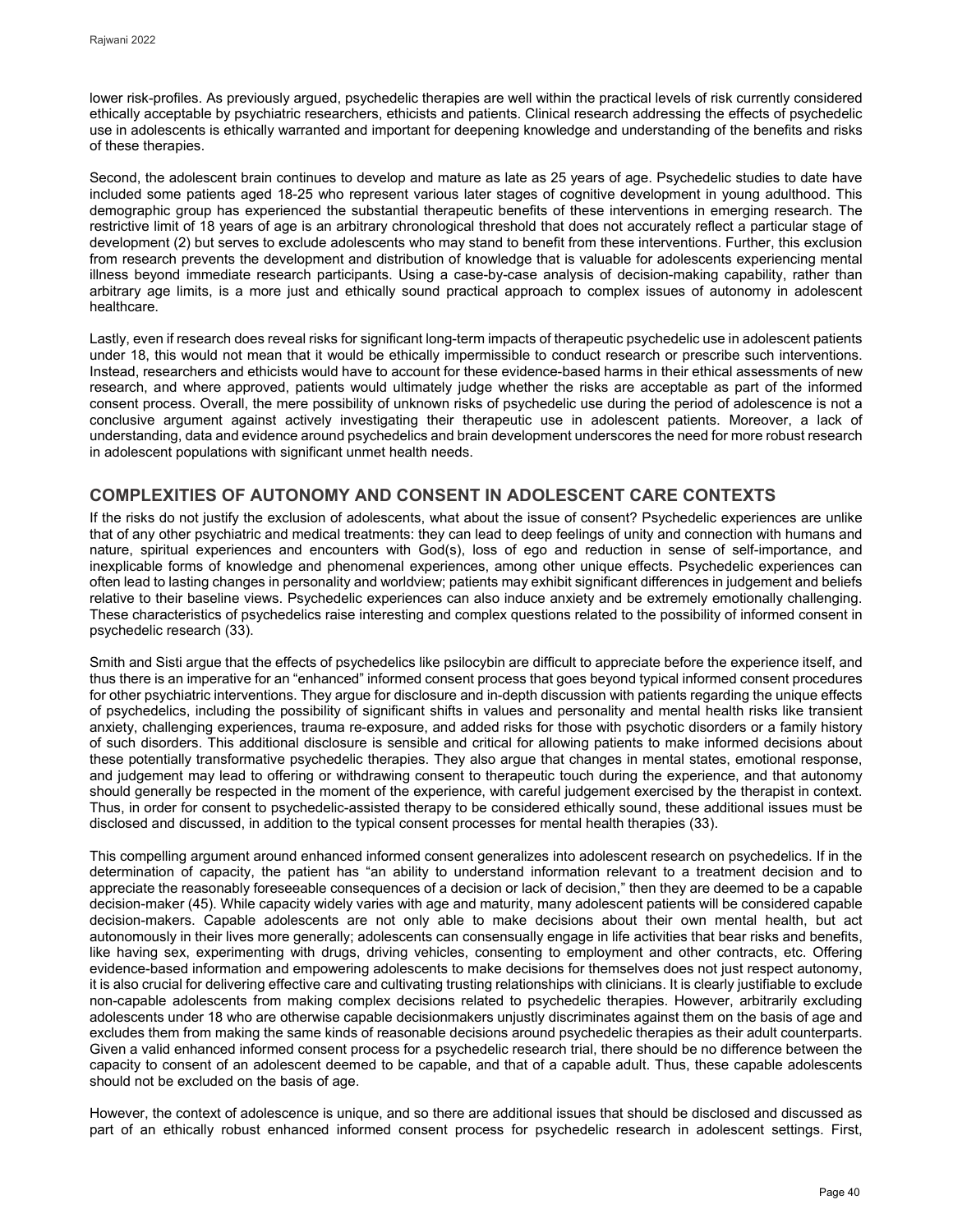researchers and clinicians should disclose the potential risks of psychedelic use at earlier stages of development to the relevant decisionmaker(s). As discussed above, there is little research into the additional risks of psychedelic use at earlier stages of physiological and cognitive development – thus the risks are largely unknown. This fact itself, along with any evidence-based information regarding the effects of the particular psychedelic substance must be disclosed. This requirement should apply for adolescents and young adults as old as 25, who are in the later stages of brain development.

Secondly, adolescent autonomy and privacy are of critical importance. Adolescents, even those deemed capable decisionmakers, often navigate healthcare provider-patient conversations with parents present. Young people, particularly those from racialized and marginalized communities, are often stigmatized for their mental health issues and substance use. Many family and community members and medical practitioners stigmatize and demonize the use of drugs by young people, particularly psychedelic hallucinogens, even if used for the express purpose of healing. Social stigma, racism and racial trauma can have effects on the psychedelic experience itself and interactions with therapists (41). The informed consent process for psychedelic research should take into account principles of family-centred care and ensure that issues such as stigma around psychedelic substances are addressed with patients and families. Practitioners should include detailed information about capacity and confidentiality rights that are relevant to the adolescent patient, and place an emphasis on conveying nonjudgement and understanding regarding the choice of young people to participate in psychedelic research.

With these key additions to the enhanced informed consent process in adolescent research contexts, capable adolescent patients should be ethically justified in making an informed decision about proceeding with psychedelic-assisted therapy.

## **CONCLUSION**

Emerging psychedelic therapies have shown significant promise in adult mental health care, and represent potentially effective treatments for adolescents, who are experiencing mental disorders at increasing rates and levels of severity. Yet adolescents have been completely absent from this emerging research. I have defended the position that adolescent patients deserve to be included in research into psychedelic therapies. I have shown how novel interventions are needed, and that the status quo of adolescent mental health care falls short in addressing the growing mental health burden on youth – research into psychedelic therapies presents a critical opportunity to substantiate innovative and effective interventions. I have further demonstrated the low risk associated with these substances, particularly compared to existing psychiatric drugs, and addressed various objections related to psychedelic use in the specific context of adolescent health. With some additions to the enhanced informed consent process, capable adolescents can reasonably consent to research into psychedelic-assisted interventions that have the potential to vastly improve clinical outcomes, reduce suffering and improve long-term mental health and quality of life.

# **Remerciements Acknowledgements** *Acknowledgements*

également à remercier les évaluateurs et les rédacteurs de la and the editors of the journal for their helpful feedback. revue pour leurs commentaires utiles.

Aucun à déclarer

### **Édition/Editors:** Marleen Eijkholt & Aliya Affdal

décrites dans le [Code of Conduct and Best Practice Guidelines](http://publicationethics.org/resources/code-conduct) outlined in the COPE Code of Conduct and Best Practice <u>[for Journal Editors](http://publicationethics.org/resources/code-conduct)</u> de COPE. Plus précisément, ils travaillent <u>Guidelines for Journal Editors</u>. Specifically, the editors will work pour s'assurer des plus hautes normes éthiques de la to ensure the highest ethical standards of publication, including: publication, y compris l'identification et la gestion des conflits the identification and management of conflicts of interest (for d'intérêts (pour les éditeurs et pour les auteurs), la juste editors and for authors), the fair evaluation of manuscripts, and évaluation des manuscrits et la publication de manuscrits qui the publication of manuscripts that meet the journal's standards répondent aux normes d'excellence de la revue.

### **Évaluation/Peer-Review:** Iain Brassingto & Erwin Krediet

Les recommandations des évaluateurs externes sont prises en Reviewer evaluations are given serious consideration by the considération de façon sérieuse par les éditeurs et les auteurs editors and authors in the preparation of manuscripts for dans la préparation des manuscrits pour publication. Toutefois, publication. Nonetheless, being named as a reviewer does not être nommé comme évaluateurs n'indique pas nécessairement necessarily denote approval of a manuscript; the editors of l'approbation de ce manuscrit. Les éditeurs de la <u>*Revue* Canadian Jo*urnal of Bioethics*</u> take full responsibility for final *[canadienne de bioéthique](http://cjb-rcb.ca/)* assument la responsabilité entière de acceptance and publication of an article. l'acceptation finale et de la publication d'un article.

**Reçu/Received:** 21/01/2021 **Publié/Published:** 13/06/2022

Je tiens à remercier le Dr Phoebe Friesen pour ses I would like to thank Dr. Phoebe Friesen for her feedback and commentaires et son soutien dans le cadre de ce projet. Je tiens support on this project. I would also like to thank the reviewers

**Conflits d'intérêts Conflicts of Interest**

Les éditeurs suivent les recommandations et les procédures The editors follow the recommendations and procedures of excellence.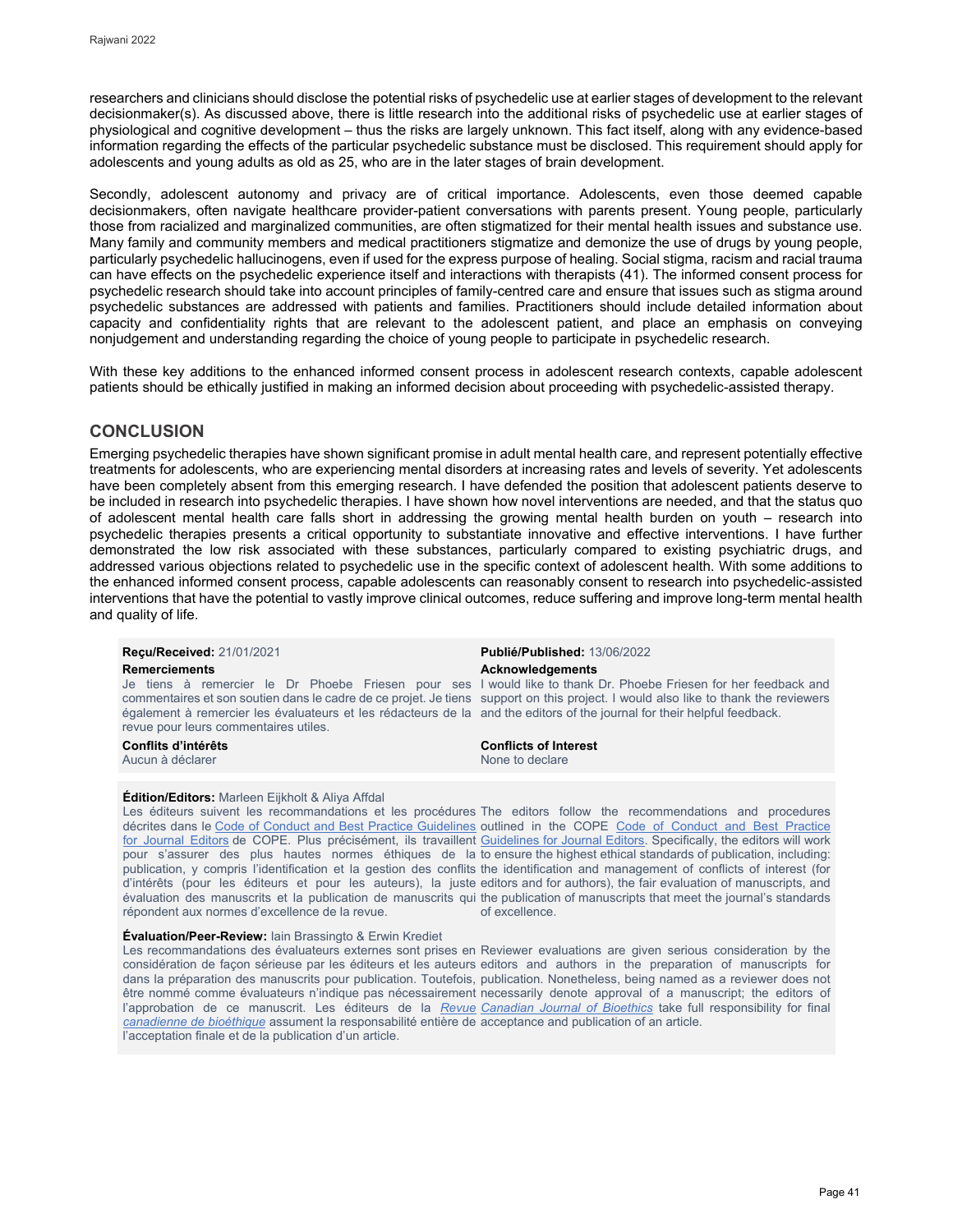# **REFERENCES**

- 1. Tupper KW, Wood E, Yensen R, et al[. Psychedelic medicine: a re-emerging therapeutic paradigm.](https://www.ncbi.nlm.nih.gov/pmc/articles/PMC4592297/) Canadian Medical Association Journal. 2015;187(14):1054-59.
- 2. Sacks D. [Age limits and adolescents.](https://doi.org/10.1093/pch/8.9.577) Paediatr Child Health. 2003;8(9):577.
- 3. Lifshitz M, Sheiner E, Kirmayer LJ. Cultural Neurophenomenology of psychedelic thought: guiding the "unconstrained" mind through ritual context In: Fox KCK, editor. The Oxford Handbook of Spontaneous Thought: Mind-Wandering, Creativity, and Dreaming Oxford: Oxford University Press; 2018.
- 4. dos Santos RG, Hallak JEC. Therapeutic use of serotoninergic hallucinogens: A review of the evidence and of the [biological and psychological mechanisms.](https://pubmed.ncbi.nlm.nih.gov/31809772/) Neuroscience & Biobehavioral Reviews. 2020;108:423-34.
- 5. Canady VA. [FDA approves esketamine treatment for MDD, suicidal ideation.](https://onlinelibrary.wiley.com/doi/abs/10.1002/mhw.32471) Mental Health Weekly. 2020;30(31):6- 7.
- 6. Mitchell JM, Bogenschutz M, Lilienstein A, et al. [MDMA-assisted therapy for severe PTSD: a randomized, double](https://www.nature.com/articles/s41591-021-01336-3)[blind, placebo-controlled phase 3 study.](https://www.nature.com/articles/s41591-021-01336-3) Nature Medicine. 2021;27(6):1025-33.
- 7. Chiu M. et al. [Deconstructing the rise in mental health–related ED visits among children and youth in](https://www.healthaffairs.org/doi/abs/10.1377/hlthaff.2020.00232) Ontario, [Canada.](https://www.healthaffairs.org/doi/abs/10.1377/hlthaff.2020.00232) Health Affairs. 2020;39(10):1728-36.
- 8. Statistics Canada[. Health at a glance: Mental and substance use disorders in Canada.](https://www150.statcan.gc.ca/n1/pub/82-624-x/82-624-x2013001-eng.htm) 2015.
- 9. Ontario Ministry of Children and Youth Services. [Mental Health Services.](https://www.ontario.ca/page/mental-health-services-children-and-youth) 2015.
- 10. Wiens K, Bhattarai A, Pedram P, et al. A growing need for youth mental health services in Canada: examining [trends in youth mental health from 2011 to 2018.](https://www.ncbi.nlm.nih.gov/pmc/articles/PMC7214527/) Epidemiol Psychiatr. 2020;29:e115.
- 11. Kalb LG, Stapp EK, Ballard ED, et al. Trends in psychiatric emergency [department visits among youth and young](https://jhu.pure.elsevier.com/en/publications/trends-in-psychiatric-emergency-department-visits-among-youth-and)  [adults in the US.](https://jhu.pure.elsevier.com/en/publications/trends-in-psychiatric-emergency-department-visits-among-youth-and) Pediatrics. 2019;143(4):e20182192.
- 12. Gunnell D, Kidger J, Elvidge H. [Adolescent mental health in crisis.](https://pubmed.ncbi.nlm.nih.gov/29921659/) BMJ 2018;361:k2608.
- 13. Kieling C, Baker-Henningham H, Belfer M, et al[. Child and adolescent mental health worldwide: evidence for action.](https://pubmed.ncbi.nlm.nih.gov/22008427/)  Lancet 2011;378(9801):1515-25.
- 14. Racine N, Cooke JE, Eirich R, et al. [Child and adolescent mental illness during COVID-19: A rapid review.](https://www.ncbi.nlm.nih.gov/pmc/articles/PMC7363598/) Psychiatry Res 2020;292:113307.
- 15. Malla A, Shah J, Iyer S, et al. [Youth mental health should be a top priority for health care](https://pubmed.ncbi.nlm.nih.gov/29528719/) in Canada. The Canadian Journal of Psychiatry 2018;63(4):216-22.
- 16. Schenberg EE[. Psychedelic-assisted psychotherapy: a paradigm shift in psychiatric research and development.](https://www.ncbi.nlm.nih.gov/pmc/articles/PMC6041963/)  Frontiers in Pharmacology. 2018;9:733.
- 17. Davis AK, Barrett FS, May DG, et al[. Effects of psilocybin-assisted therapy on major depressive disorder: a](https://jamanetwork.com/journals/jamapsychiatry/fullarticle/2772630)  [randomized clinical trial.](https://jamanetwork.com/journals/jamapsychiatry/fullarticle/2772630) JAMA Psychiatry 2021;78(5):481-89.
- 18. Goldberg SB, Pace BT, Nicholas CR, Raison CL, Hutson PR. [The experimental effects of psilocybin on symptoms](https://pubmed.ncbi.nlm.nih.gov/31931272/)  [of anxiety and depression: A meta-analysis.](https://pubmed.ncbi.nlm.nih.gov/31931272/) Psychiatry Res. 2020;284:112749.
- 19. Marcantoni WS, Akoumba BS, Wassef M, et al[. A systematic review and meta-analysis of the efficacy of](https://pubmed.ncbi.nlm.nih.gov/33065824/)  [intravenous ketamine infusion for treatment resistant depression: January 2009 – January 2019.](https://pubmed.ncbi.nlm.nih.gov/33065824/) Journal of Affective Disorders. 2020;277:831-41.
- 20. Jerome L, Feduccia AA, Wang JB, et al[. Long-term follow-up outcomes of MDMA-assisted psychotherapy for](https://pubmed.ncbi.nlm.nih.gov/32500209/)  [treatment of PTSD: a longitudinal pooled analysis of six phase 2 trials.](https://pubmed.ncbi.nlm.nih.gov/32500209/) Psychopharmacology 2020;237(8):2485-97.
- 21. Tedesco S, Gajaram G, Chida S, Ahmad A, Pentak M, Kelada M, et al[. The efficacy of MDMA \(3,4-](https://www.cureus.com/articles/58217-the-efficacy-of-mdma-34-methylenedioxymethamphetamine-for-post-traumatic-stress-disorder-in-humans-a-systematic-review-and-meta-analysis) [Methylenedioxymethamphetamine\) for post-traumatic stress disorder in humans: a systematic review and meta](https://www.cureus.com/articles/58217-the-efficacy-of-mdma-34-methylenedioxymethamphetamine-for-post-traumatic-stress-disorder-in-humans-a-systematic-review-and-meta-analysis)[analysis.](https://www.cureus.com/articles/58217-the-efficacy-of-mdma-34-methylenedioxymethamphetamine-for-post-traumatic-stress-disorder-in-humans-a-systematic-review-and-meta-analysis) Cureus. 2021;13(5):e15070.
- 22. DiVito AJ, Leger RF. Psychedelics as an emerging novel intervention in the treatment of substance use disorder: a [review.](https://pubmed.ncbi.nlm.nih.gov/33231817/) Molecular Biology Reports. 2020;47(12):9791-9.
- 23. Morgan C, McAndrew A, Stevens T, et al. Tripping up addiction: the use of psychedelic drugs in the treatment of [problematic drug and alcohol use.](https://www.sciencedirect.com/science/article/pii/S2352154616302340?via%3Dihub) Current Opinion in Behavioral Sciences 2017;13:71-76.
- 24. Griffiths RR, Johnson MW, Carducci MA, et al. Psilocybin produces substantial and sustained decreases in [depression and anxiety in patients with life-threatening cancer: A randomized double-blind trial.](https://www.ncbi.nlm.nih.gov/pmc/articles/PMC5367557/) Journal of Psychopharmacology. 2016;30(12):1181-97.
- 25. Ross S, Bossis A, Guss J, et al. Rapid and sustained symptom reduction following psilocybin treatment for anxiety [and depression in patients with life-threatening cancer: a randomized controlled trial.](https://pubmed.ncbi.nlm.nih.gov/27909164/) Journal of Psychopharmacology. 2016;30(12):1165-80.
- 26. Gasser P, Holstein D, Michel Y, et al. [Safety and efficacy of lysergic acid diethylamide-assisted psychotherapy for](https://pubmed.ncbi.nlm.nih.gov/24594678/)  [anxiety associated with life-threatening diseases.](https://pubmed.ncbi.nlm.nih.gov/24594678/) J Nerv Ment Dis 2014;202(7):513-20.
- 27. Hendricks PS, Thorne CB, Clark CB, et al[. Classic psychedelic use is associated with reduced psychological](https://pubmed.ncbi.nlm.nih.gov/25586402/)  [distress and suicidality in the United States adult population.](https://pubmed.ncbi.nlm.nih.gov/25586402/) Journal of Psychopharmacology 2015;29(3):280-88.
- 28. Witt K, Potts J, Hubers A, et al. Ketamine for suicidal ideation in adults with psychiatric disorders: A systematic [review and meta-analysis of treatment trials.](https://pubmed.ncbi.nlm.nih.gov/31729893/) Australian & New Zealand Journal of Psychiatry. 2020;54(1):29-45.
- 29. Nutt D. Drugs Without the Hot Air: Minimising the Harms of Legal and Illegal Drugs. Cambridge University Press; 2012.
- 30. Johansen P-Ø, Krebs TS[. Psychedelics not linked to mental health problems or suicidal behavior: A population](https://pubmed.ncbi.nlm.nih.gov/25744618/)  [study.](https://pubmed.ncbi.nlm.nih.gov/25744618/) Journal of Psychopharmacology 2015;29(3):270-79.
- 31. Nutt D, King L, Phillips L[. Drug harms in the UK: A multi-criterion decision analysis.](https://www.thelancet.com/journals/lancet/article/PIIS0140-6736(10)61462-6/fulltext) Lancet 2010;376(9752):1558- 65.